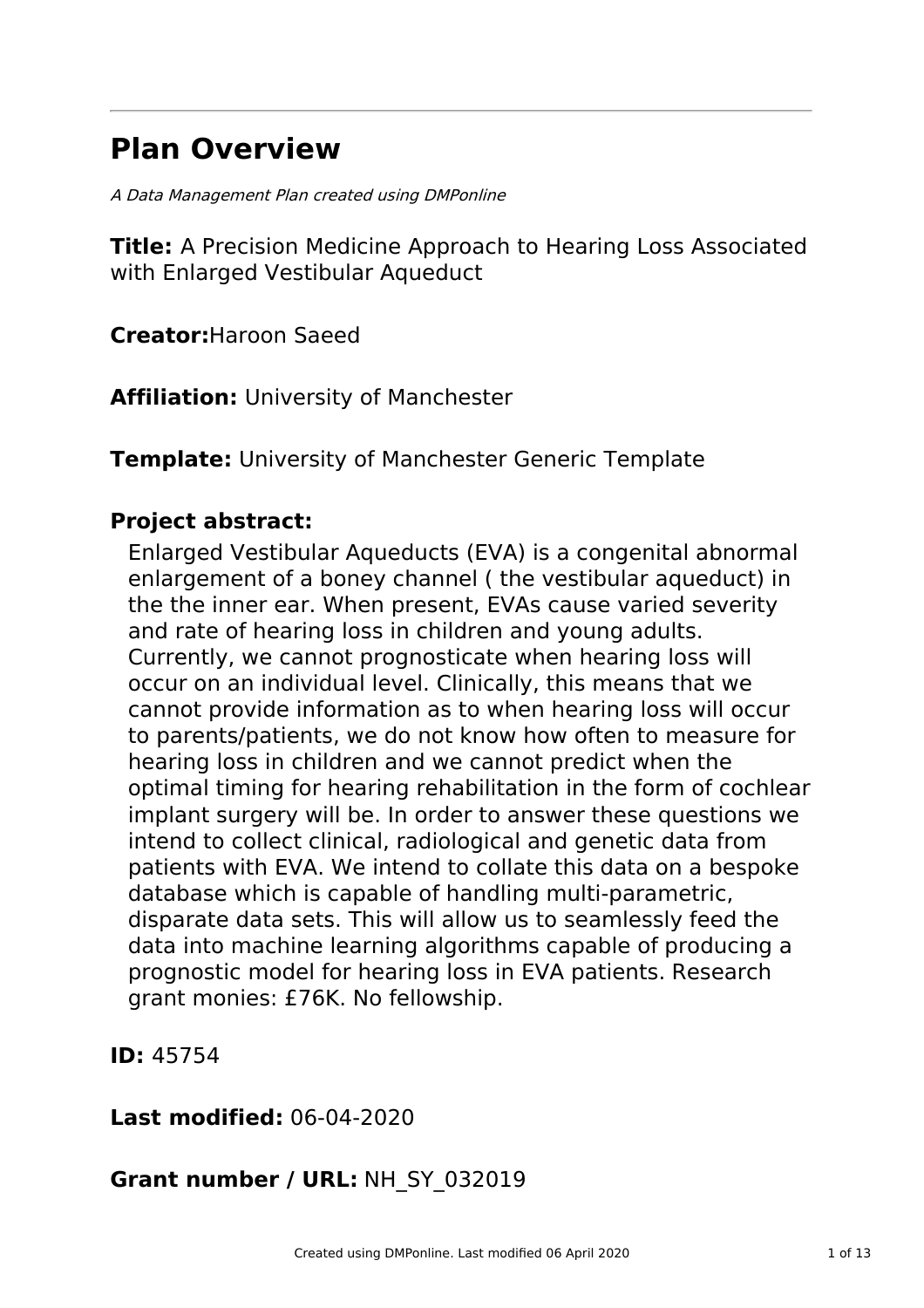# **Copyright information:**

The above plan creator(s) have agreed that others may use as much of the text of this plan as they would like in their own plans, and customise it as necessary. You do not need to credit the creator(s) as the source of the language used, but using any of the plan's text does not imply that the creator(s) endorse, or have any relationship to, your project or proposal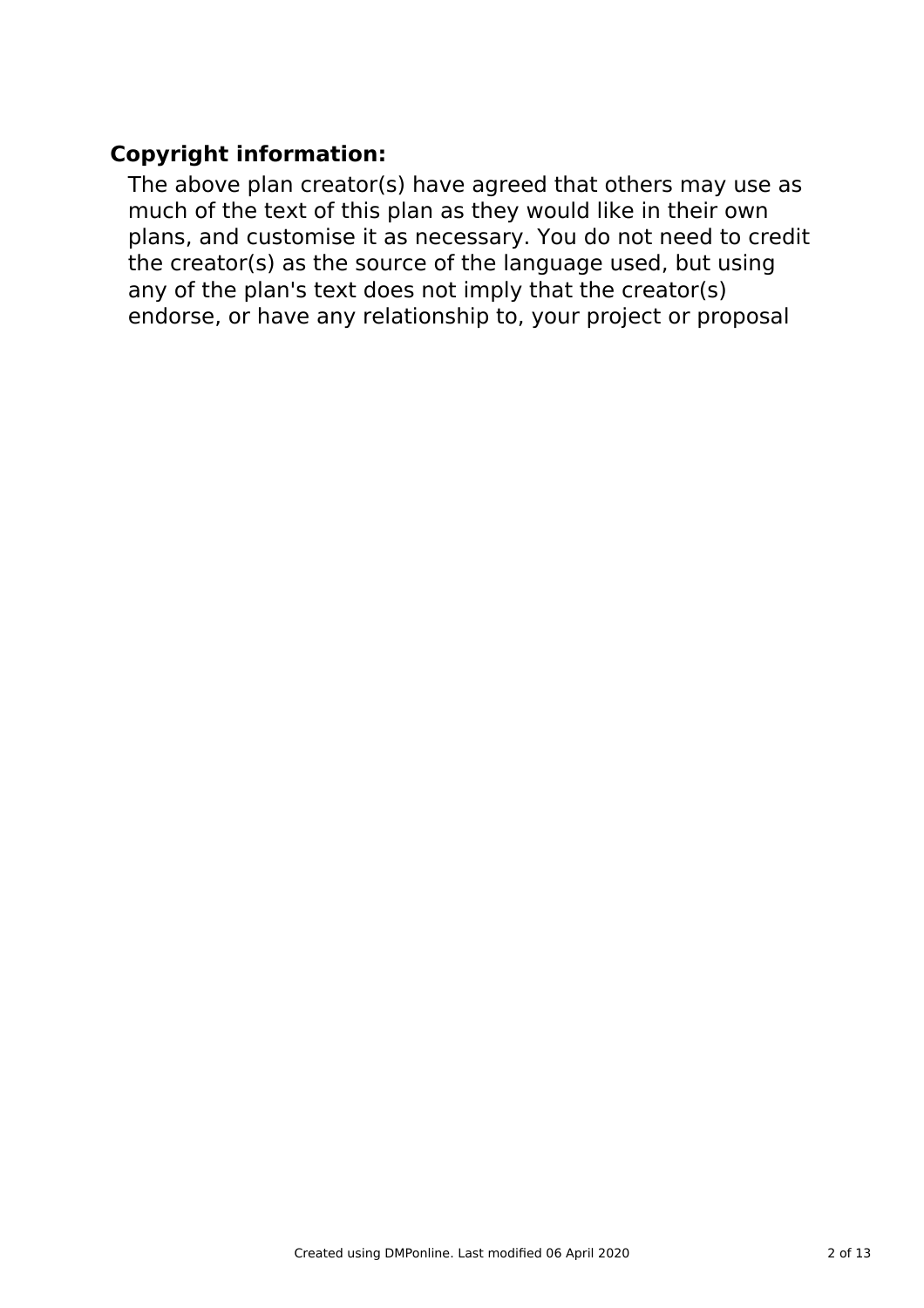# **A Precision Medicine Approach to Hearing Loss Associated with Enlarged Vestibular Aqueduct**

### **Manchester Data Management Outline**

### **1. Will this project be reviewed by any of the following bodies (please select all that apply)?**

**•** Ethics

### **2. Is The University of Manchester collaborating with other institutions on this project?**

Yes - Part of a collaboration and owning or handling data

### **3. What data will you use in this project (please select all that apply)?**

• Acquire new data

### **4. Where will the data be stored and backed-up during the project lifetime?**

- Other storage system (please list below)
- University of Manchester Research Data Storage Service (Isilon)

Data will be stored on a single NHS trust computer. This will be deleted within 3 months after the project has been completed since it contains patient data.

The data on the obsidian database has a robust backup server, the details of which are outlined in the DPIA assessment.

### **5. If you will be using Research Data Storage, how much storage will you require?**

 $-1 - 8$  TB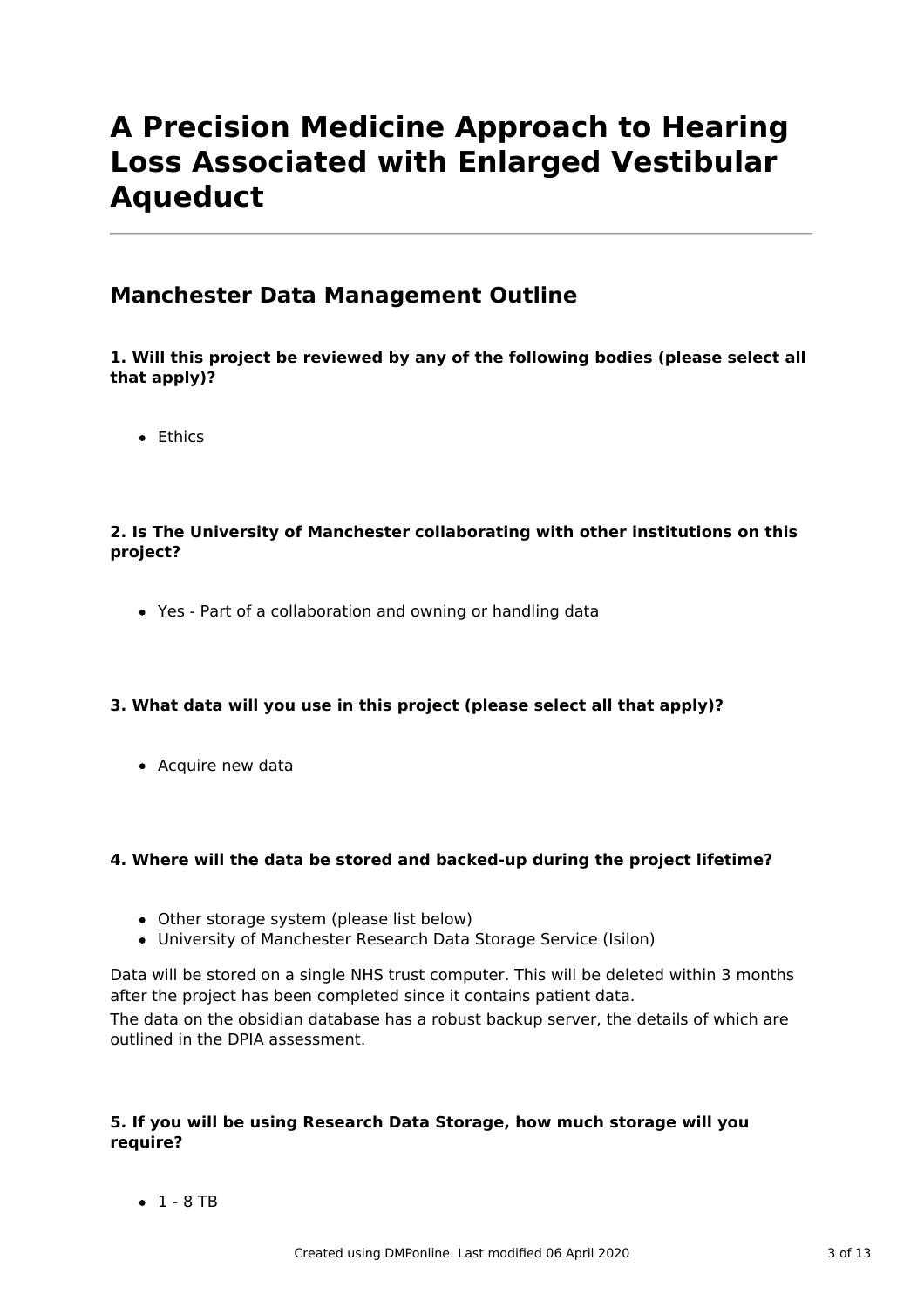### **6. Are you going to be working with a 3rd party data provider?**

 $\bullet$  No

The only data provider is Manchester University Hospitals NHS trust. Data analysis will occur at UoM but not provided here.

### **7. How long do you intend to keep your data for after the end of your project (in years)?**

 $-5 - 10$  years

### **Questions about personal information**

**Personal information, also known as personal data, relates to identifiable living individuals. Special category personal data is more sensitive information such as medical records, ethnic background, religious beliefs, political opinions, sexual orientation and criminal convictions or offences information. If you are not using personal data then you can skip the rest of this section.**

**Please note that in line with data [protection](http://www.staffnet.manchester.ac.uk/igo/data-protection/what-is-data-protection/) law (the General Data Protection Regulation and Data Protection Act 2018), personal information should only be stored in an identifiable form for as long as is necessary for the project; it should be pseudonymised (partially de-identified) and/or anonymised (completely de—identified) as soon as practically possible. You must obtain the appropriate ethical [approval](http://www.staffnet.manchester.ac.uk/services/rbess/governance/ethics/new-online-system-for-ethics-review-erm/) in order to use identifiable personal data.**

### **8. What type of personal information will you be processing (please select all that apply)?**

- Anonymised personal data
- Personal information, including signed consent forms
- Pseudonymised personal data

### **9. Please briefly outline how you plan to store, protect and ensure confidentiality of the participants' information.**

Patient identifiable data will only be accessed from secure NHS computer systems by members of the direct clinical care team. It will be pseudonymised at source and then transferred onto a cloud data base provided by Obsidian Health Ltd. A summary of the process is outlined below.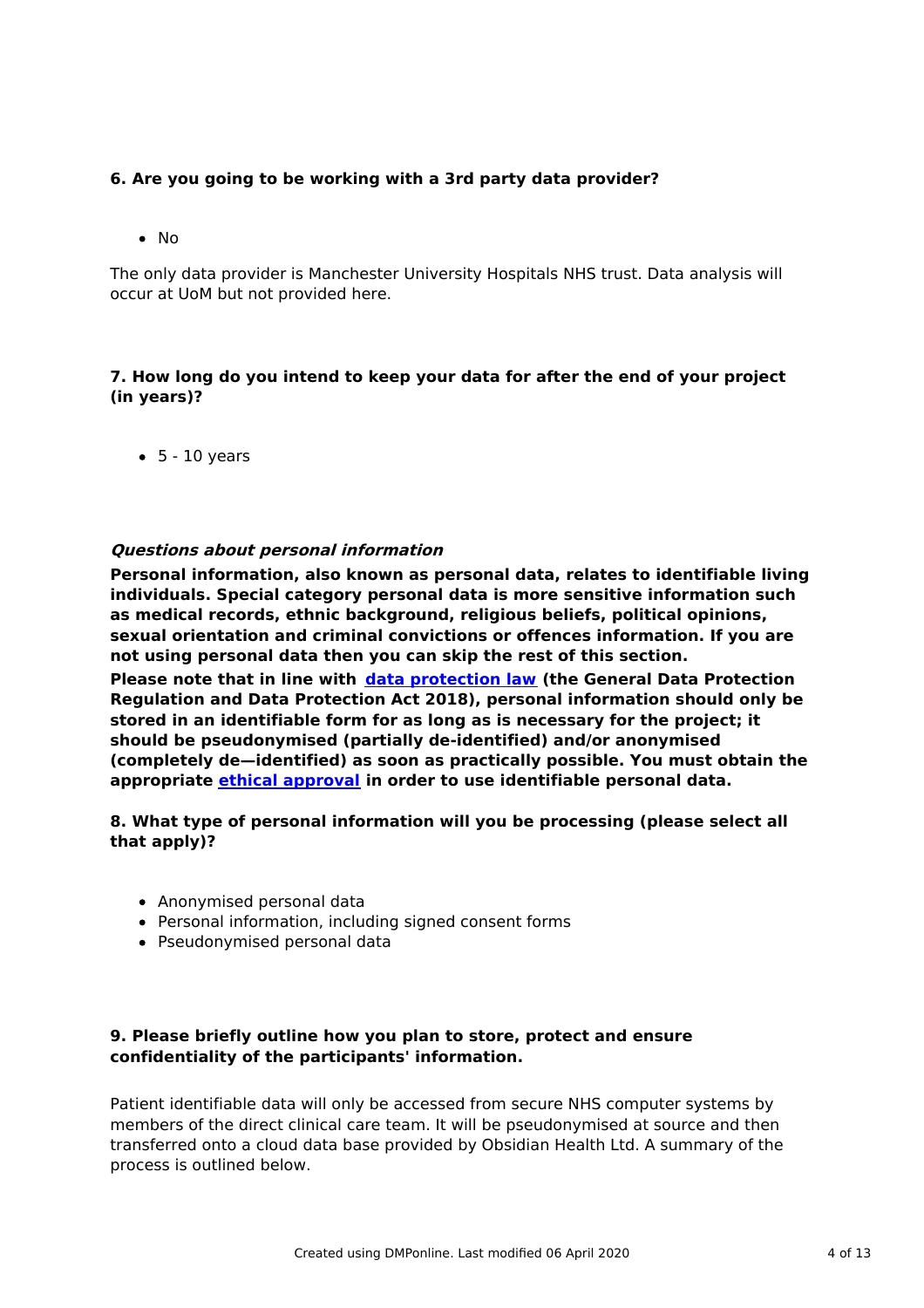All Collation, transfer and pseudonymisation of personal data has been given prior approval from the Manchester University NHS Foundation Trust (MFT) information governance team.

Storage of personal data will be held on NHS trust computers at MFT only. Personal data will only be accessed by members of the direct care team.

This information will be retained for a minimum of 5 years as per the UoM data management policies. After this term, any data stored on NHS trust computers will be destroyed in a confidential manner.

Confidentiality of the data will be maintained when transferring the personal data to the obsidian data base by the processes of outlined below;

- The external cloud data base (Obsidian Health Ltd)will be hosted in an ISO/IEC 27001 compliant and resilient data-centre with daily backups. The database is encrypted at rest.
- Data transfer: All data will be transferred via HTTPS using an extended validation (EV) SSL TLS certificate.
- Method for de-identification: An irreversible system generated digest (one which does not allow the digest to be reversed to permit the identity of the individual to be determined) will be used to de-identify the data. The user of the system will be required to use a non-publicly available patient identifier in order to pseudonymise the patient and rendering the system anonymous at the database level. This will allow the internal linkage of records for the same patient at the same time as effectively anonymising the records and not enabling linkage between organisations for the same patient. The anonymising identifier is not visible to the system user, has no semantic meaning and is uniquely generated before the values are persisted on the database. No data is cached on the browser or application.
- Access: Access to the system will be via named and registered NHS users with a legitimate reason for using the system who have registered with an NHS domain email address. Access to the system will be removed on termination of the registry
- Audit trail: All logins and database changes are logged
- User access: The user can only access the system when they have been registered and has logged on with a valid password that meets the following password criteria. Users are authenticated individually
- Data storage: The data will be stored anonymously in an encrypted at rest document- oriented database. No data will be transferred out of the UK, data extraction for analysis will be via encrypted files to the data controller

The de-identified data held on the Obsidian data base will be held in total for 5 years from the start of the study, again to enable any retrospective review/ quality checks on the data after the study is completed. In addition, this time frame has been agreed by the MFT information governance team.

After the 5- year period, if no further data collection is due to occur on the obsidian data base it will be destroyed in a confidential manner.

Any anonymous data being processed through software packages at the University of Manchester will only be held for the duration of time needed to analyse the data through machine learning algorithms and again will be in line with the UoM's data management policy.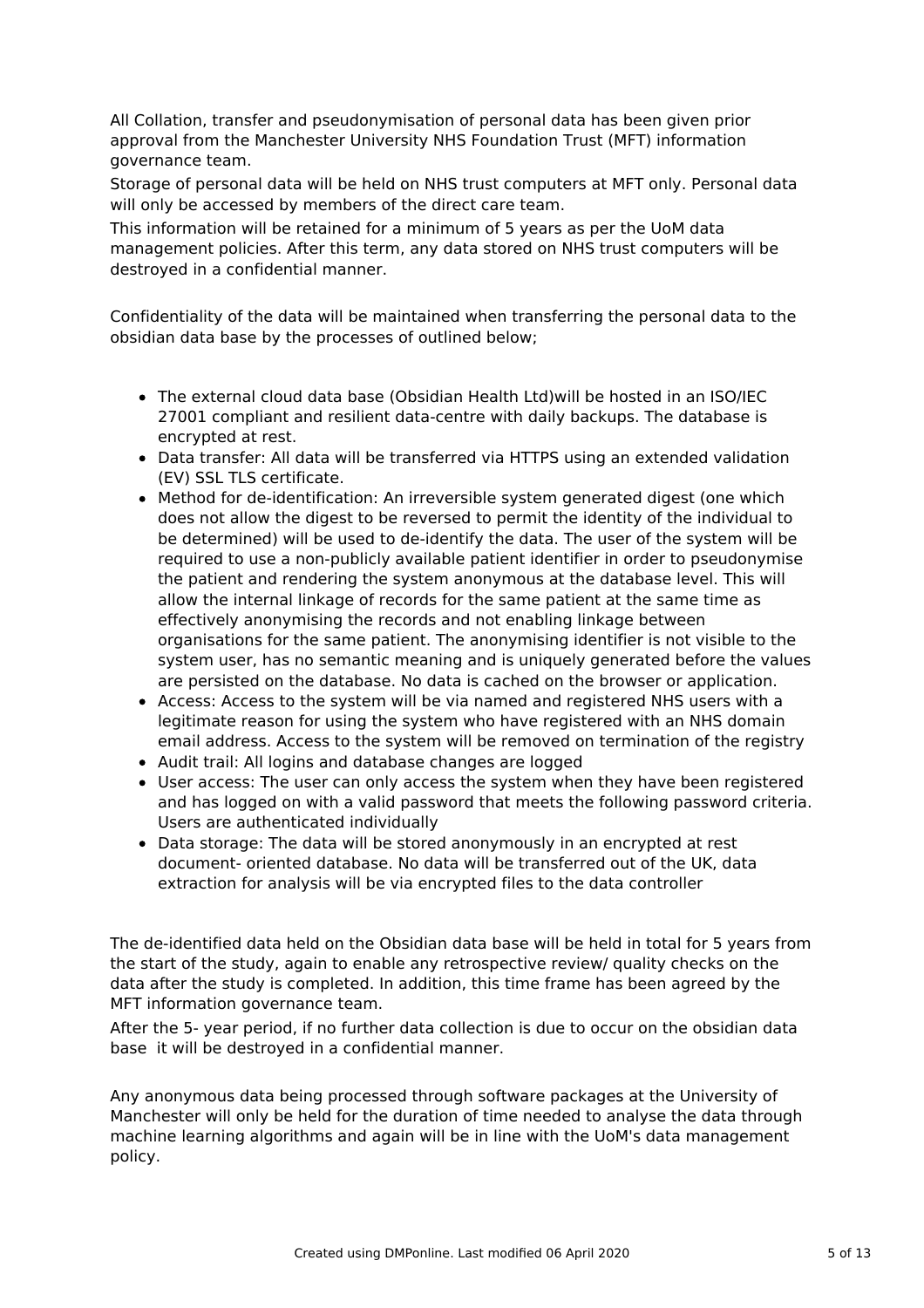**10. If you are storing personal information (including contact details) will you need to keep it beyond the end of the project?**

 $\bullet$  No

**11. Will the participants' information (personal and/or sensitive) be shared with or accessed by anyone outside of the University of Manchester?**

• Not applicable

### **12. If you will be sharing personal information outside of the University of Manchester will the individual or organisation you are sharing with be outside the EEA?**

• Not applicable

### **13. Are you planning to use the personal information for future purposes such as research?**

 $\bullet$  No

### **14. Who will act as the data custodian for this study, and so be responsible for the information involved?**

The CI of the project, Professor Iain Bruce

#### **15. Please provide the date on which this plan was last reviewed (dd/mm/yyyy).**

2019-09-25

### **Project details**

### **What is the purpose of your research project?**

Enlarged Vestibular Aqueducts (EVA) is a congenital abnormal enlargement of a boney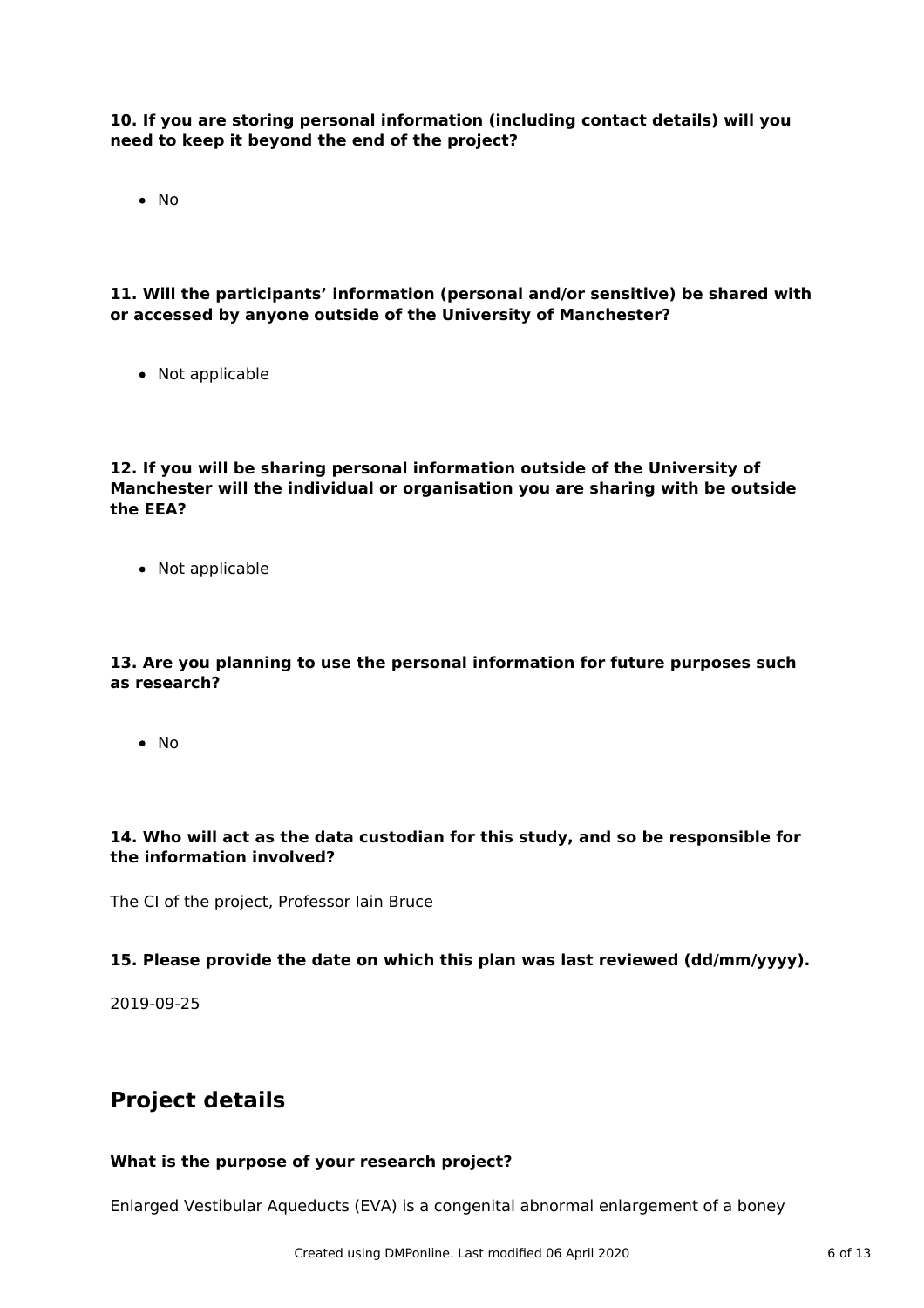channel ( the vestibular aqueduct) in the the inner ear. When present, EVAs cause varied severity and rate of hearing loss in children and young adults. Currently, we cannot prognosticate when hearing loss will occur on an individual level. Clinically, this means that we cannot provide information as to when hearing loss will occur to parents/patients, we do not know how often to measure for hearing loss in children and we cannot predict when the optimal timing for hearing rehabilitation in the form of cochlear implant surgery will be.

In order to answer these questions we intend to collect clinical, radiological and genetic data from patients with EVA. We intend to collate this data on a bespoke database which is capable of handling multi-parametric, disparate data sets. This will allow us to seamlessly feed the data into machine learning algorithms capable of producing a prognostic model for hearing loss in EVA patients

### **What policies and guidelines on data management, data sharing, and data security are relevant to your research project?**

- 1. The University of Manchester Research Data Management Policy
- 2. Research Council Common Principals On Data Policy
- 3.
- The Data Protection Act 2018
- The Freedom of Information Act 2000
- ISO/IEC 27002:2013 Information Security Management
- The NHS Information Security Code of Practice
- The NHS Confidentiality Code of Practice
- The NHS Records Management Code of Practice
- The Caldicott Principles

4. The University of Manchester Records Management Policy <http://documents.manchester.ac.uk/display.aspx?DocID=14916> The University of Manchester Publications Policy <http://documents.manchester.ac.uk/display.aspx?DocID=28526> The University of Manchester IT policies and guidelines <http://www.itservices.manchester.ac.uk/aboutus/policy/>

### **Responsibilities and Resources**

### **Who will be responsible for data management?**

The PI, MR Haroon Saeed and CI professor Iain Bruce

#### **What resources will you require to deliver your plan?**

- 1. A Secure NHS computer ( already provided by MFT)
- 2. Obsidian Cloud Data Base ( funded and aquired through MFT)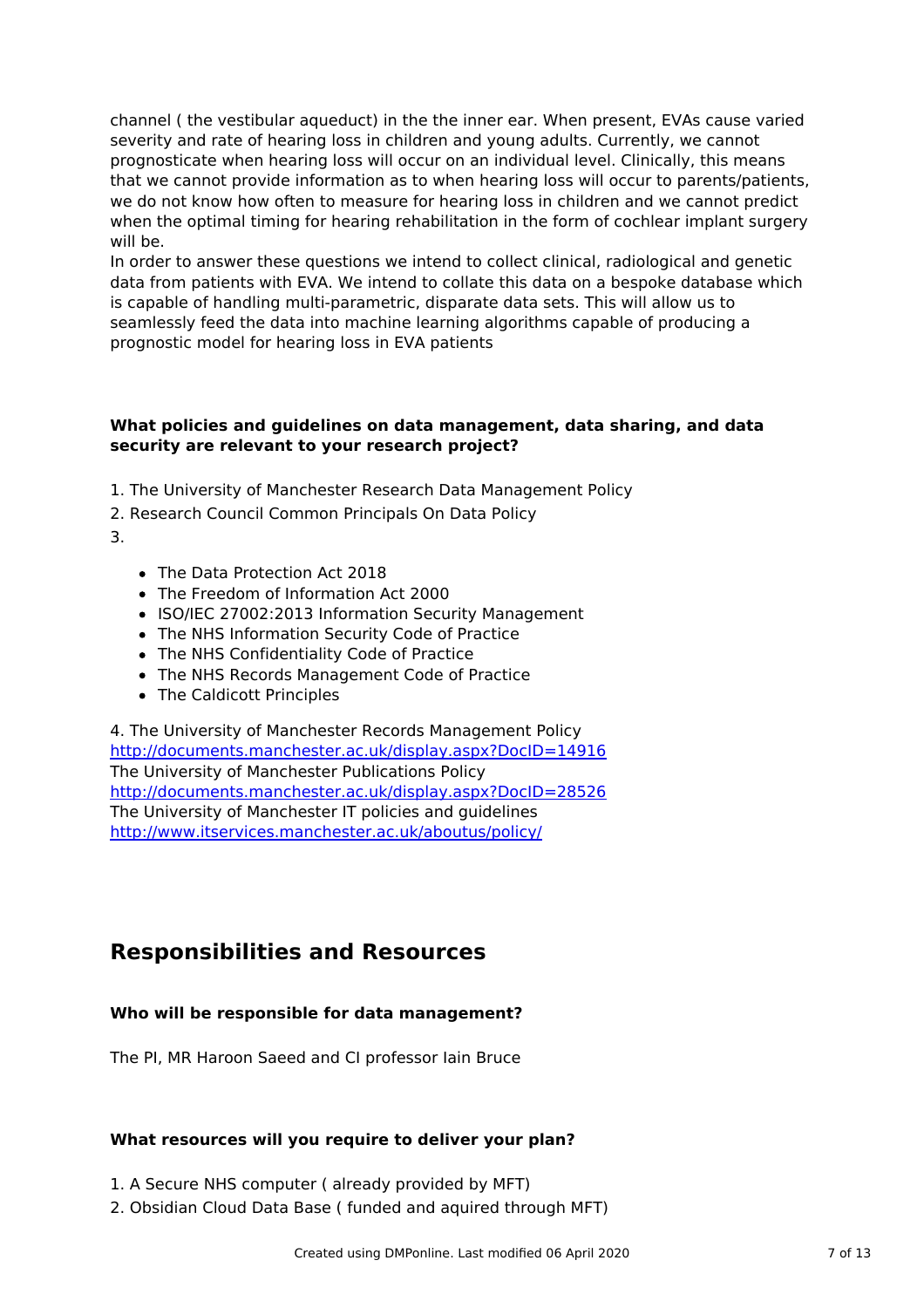3. A univeristy desktop computer capable of running machine learning software ( provided by UoM)

Technical support for running machine learning algorithms will be provided by cosupervisors based at UoM.

# **Data Collection**

### **What data will you collect or create?**

Within the Royal Manchester Children's Hospital (RMCH), we have a pre-existing NHS trust data base containing patients known to have a diagnosis of EVA (auditBase). The number of patients is gradually increasing as new diagnoses are found and present to clinics. We hypothesise that by analysing multiple data facets from each patient, we can teach an artificial intelligence algorithm ( machine learning algorithm) to predict when hearing loss will occur in patients with EVA.

Individual collecting data ( Haroon Saeed, member of the clinical care team).

Participants will initially be identified using the MFT Audit Base software platform Audit Base: AuditBase [\(https://www.auditdata.com/company/](https://www.auditdata.com/company/)). This is an electronic patient record that is integrated with hearing measurement software and equipment, allowing hearing tests to be automatically stored in the patient record, along with basic demographic data. For each patient identified in AuditBase the following information will be recorded on a secure NHS excel spread sheet;

- demographic data, ( age, sex, birth year and month)
- hearing loss data: number, dates and type of hearing test performed with results at each frequency tested
- type of hearing aid device used ( if any), whether or not CI surgery has been performed and subsequent hearing test outcomes at frequencies tested
- In children who are too young to have standard hearing tests, age-appropriate hearing test data will be collected.

Following data collection from *AuditBase*, further participant data will be collected from Centricity. This is the imaging software platform used at MFT which displays radiology reports and scan images. For each patient, we will record

- Date of scan(s). The first scan confirming EVA diagnosis will be recorded as the date of EVA diagnosis.
- Type of scan(s) performed
- Key information from the report/image: is the EVA unilateral or bilateral (affecting one ear or both ears), are there any associated abnormal changes to the other inner ear structures ( semi- circular canals, cochlear, internal auditory meatus. Are there any other changes to the middle ear structures ( signs of chronic/ acute otitis media. Signs of mastoid effusion, abnormalities of the ossicles)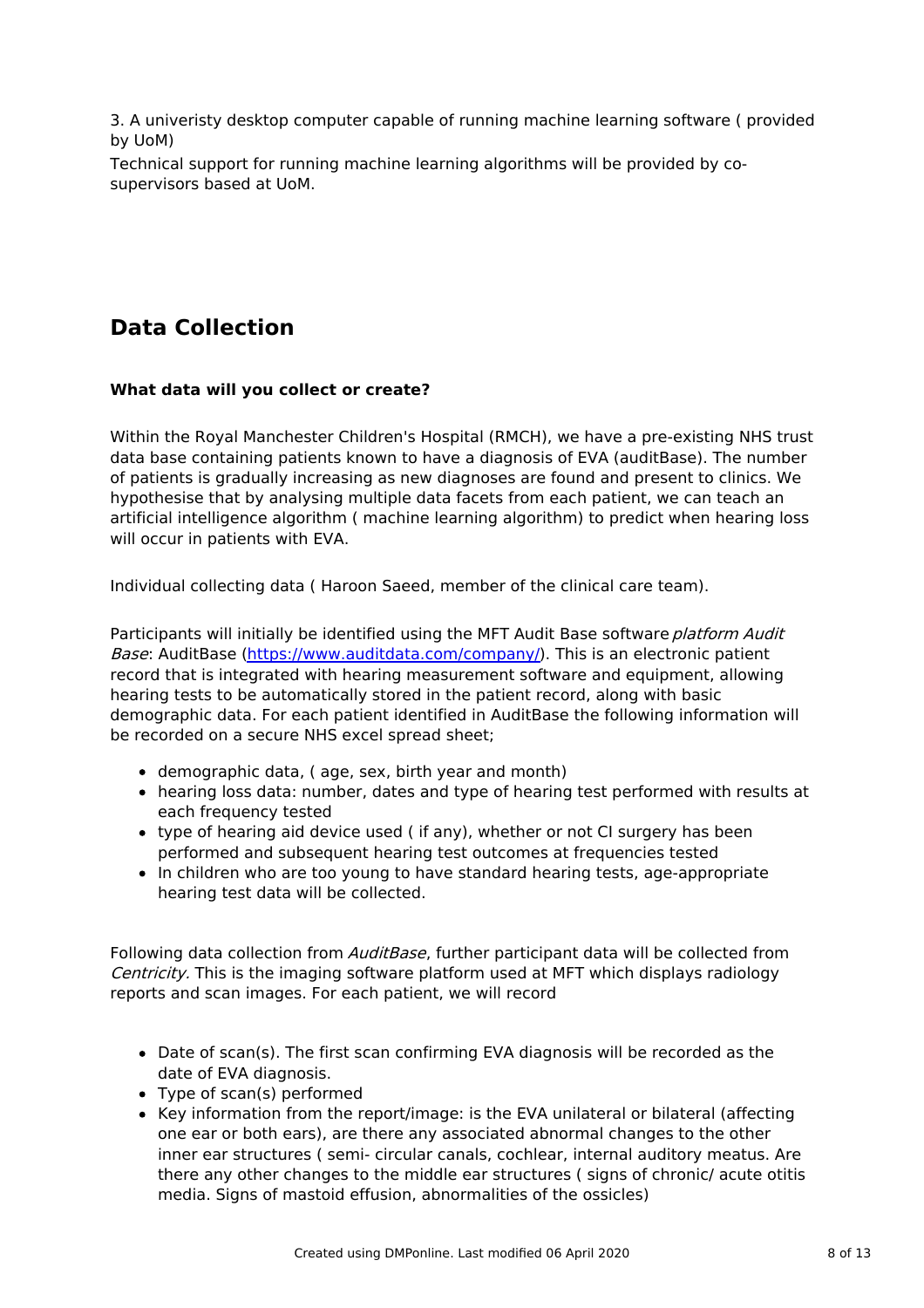Following data collection from *Centricity*, MFT's electronic patient record system will be analysed (Chameleon). From this, the following data will be collected from each participant

- Ethnicity, history of cousin marriage
- Relevant past medical history, including history of head injury/trauma/previous ear surgery
- Spoken language at home
- Smoking and alcohol history
- History of known genetic/ inherited disease within the family
- Any confirmed genetic mutation in the patient clinical history
- Date at which the patient was referred for hearing aid ( if relevant).
- Date at which a patient was referred to cochlear implant clinic ( if relevant).
- Date at which patient was seen in cochlear implant clinic ( if relevant).
- Date at which patient had cochlear implant surgery ( if relevant ).
- Medication history
- Concurrent diagnosis of other middle or inner ear pathology

All the data collected iwill be stored on a single Excel spreadsheet on a secure NHS trust computer based within MFT.

For each participant the radiological scan data will be assessed by two experienced Neuroradiologists independently in order to limit researcher bias.

- The first stage will be to generate a gold standard radiology report based on normal scans. This will be a control reference report such that further scan data from EVA patients can be compared to this.
- The second stage is to generate an individualised text report for each participant. This text report will be a deep analysis of the radiological appearances of all the inner ear structures. It will include measurements of the vestibular aqueduct width, mid-point vestibular aqueduct width, vestibular aqueduct internal aperture size, signal intensity within the vestibular aqueduct, presence and description of other cochlear abnormalities/ inner ear abnormalities and how the vestibular aqueduct opens into other associated structures of the inner ear. The exact number and measurements to be taken from each scan will be an evolving process.

The analysis of each scan will produce detailed radiological report in text format. This will contain various parameters and features which will become relevant to help program our machine learning algorithms at a later date. All reports will again be de-identified. The text reports for each patient will initially be held on a secure NHS computer in MFT. we will de-identify (pseudo-anonymised ) the participant data. This will ensure that only relevant de-identified information is transferred onto the Obsidian cloud data base. Data will be uploaded to the to the cloud database by members of the clinical care team. We do not currnetly know an estimated GB/TB for each paitient data set but will update this plan once known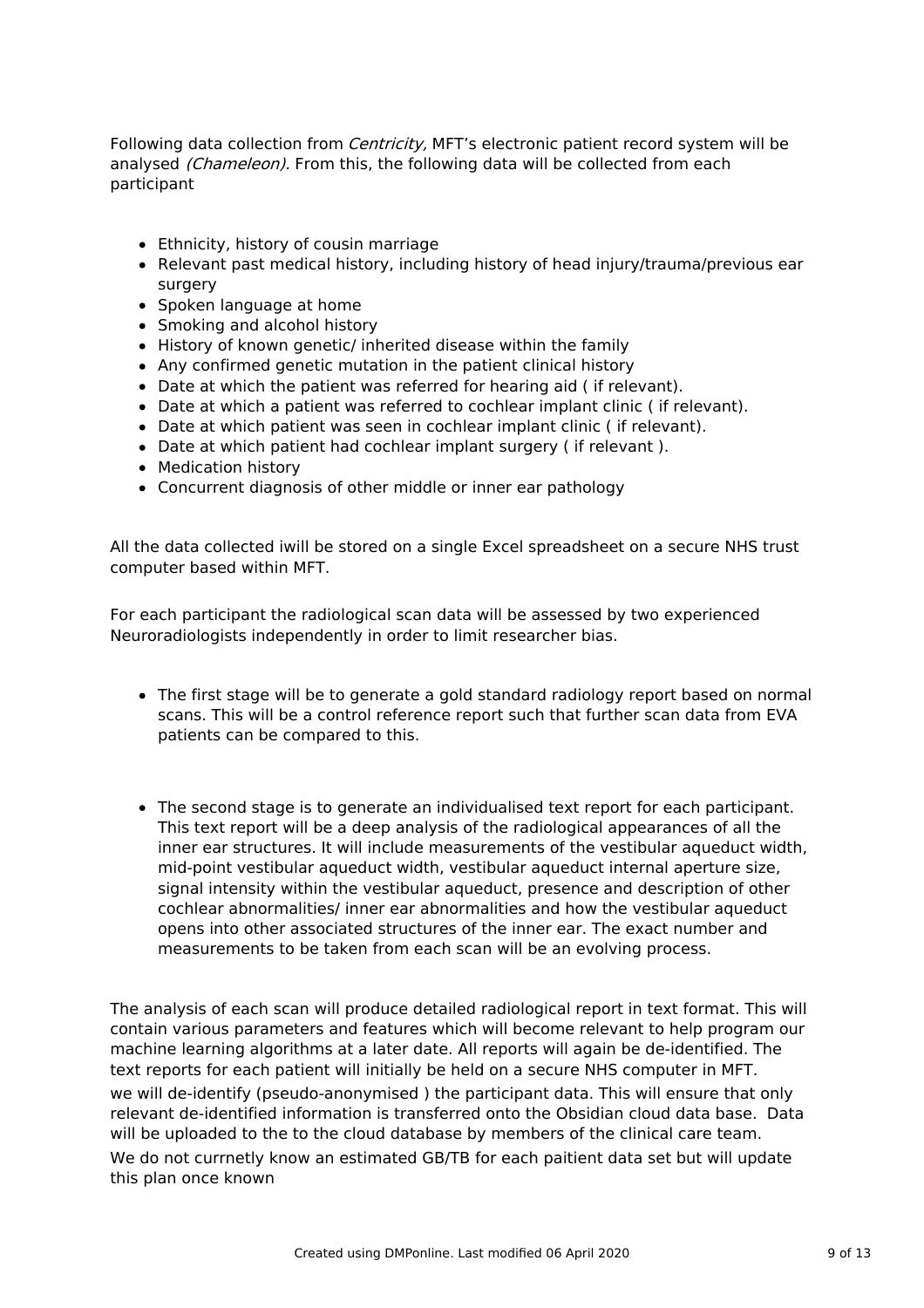### **How will the data be collected or created?**

How the data will be collected is outlined in the previous section.

A folder on a secure NHS computer will hold the Excel spreadsheet contining the raw identifibale data. Any updates to this raw data file will be updated in a standard manner in sequential version attribution as appropriate. This file will be named raw data set version 1.0. Any other iterations will be added to the version number.

Bespoke protocols relevant to our data fields can be constructed. Data can be easily imported and exported in multiple file formats. Language-based text can be inputted and extracted from the data to facilitate machine learning.

Incomplete data-sets for individual patients is minimised by sequential data input flow screens. Validated consent forms are incorporated into the data input, allowing standards in information governance to be maintained efficiently.

Patient identifiable data fields are stored in encrypted format within the data base. Thus, it is anonymised for research and analysis purposes. Access to records on the system is subject to institution-based restrictions and users must be given authorisation. Obsidian Healthcare LTD have ensured their software and user access have met the standards set by:

Quality of the data is controlled by the design platform of the Obisdian database. It prompts data inputters to complete all fields before completion of a data set can be generated. This limits missing data in data sets and ensures a standardised data capture for all subjects.

Data can be aquired from the data base in the form of CSV and JASON file formats. Creation of new data:

No new data will be created, instead exisiting pseudonamysed data will be used to generate machine learning algorithms. To achieve this, data will be transfered from the cloud data base onto computers based at UoM.

### **Documentation and Metadata**

#### **What documentation and metadata will accompany the data?**

Documentation; the cloud data base contains a high level, reproducible schema as well as data set reference data examples. The data is contained in numerated values where possible and free text is avoided. This helps catagorise the data appropriately ensuring users can easliy identify relevant clinical details.

types of documentation examples,

DOB: will be rounded up to the nearest month, so only birth year and month is collected Co-Morbidities: will be given a specific number to code apprioriately on the database, e.g concurrent ear disease can be given the code number 4.

Data on the cloud database can only be accessed by a named individual ( in this case the PI) and administrators of the database.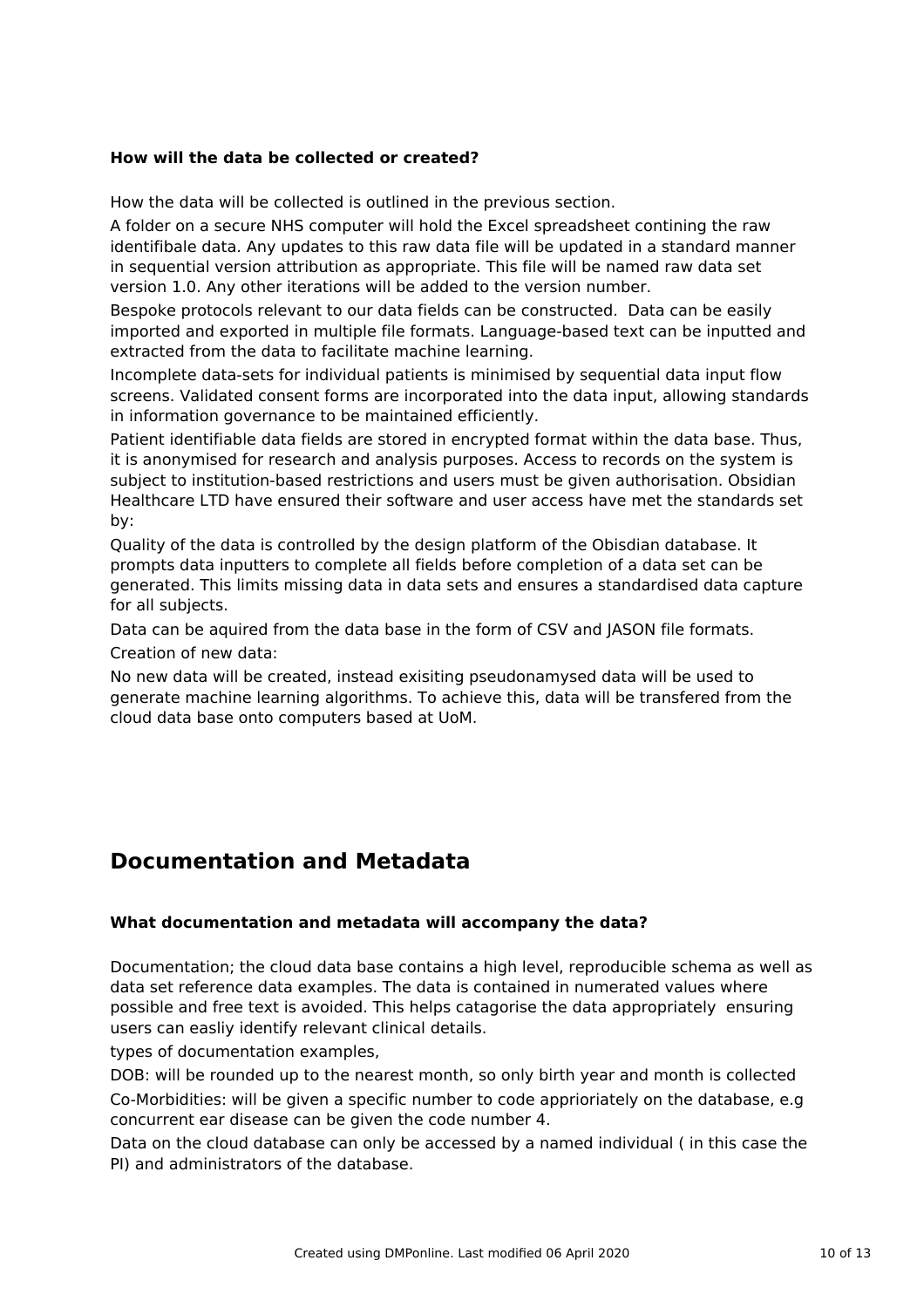# **Ethics and Legal Compliance**

### **How will you manage any ethical issues?**

1. Approval through NHS REC

2. Pseudonimisation of data at source to maintin confidentiality

3. DPIA assessment and full data processing contract between MFT and Obsidian Health LTD.

personnel/ identifiable data will not be made public or shared.

### **How will you manage copyright and Intellectual Property Rights (IPR) issues?**

At this stage the data is pre-exisitng data held within MFT/ UCLH. There is no IPR within the existing data. No new data will be generated.

If successful, this research will lead to the development of a computerised algorithm capable of prognosticating hearing loss. There is therefore a potential commercial application and as such, the prognostic model will be registered appropriately with an intellectual property and CE marking. The rights to the IP will be ascertained through discussions between the MFT legal team and UoM at an appropriate time if needed.

# **Storage and backup**

### **How will the data be stored and backed up?**

The data on the Obsidian cloud data base is backed up solely in the UK ( Rackspace UK data centers). Obsidian Health LTD have automoated processes in place for this back up to occur.

Data on the MFT/UCLH trust computer system will be backed up in a manner agreed withe the trust IT services.

We will liaise with IT support so that any data held on computers at UoM will have a backup with research data storage (RDS)

### **How will you manage access and security?**

1. Data on the secure NHS computers within MFT can only be identified by the direct clinical care team. This requires username and login for the desktop as well as any trust electronic patient record system.

2. Data on the Obsidian Cloud storage data base can only be accessed by individuals given username and password login credentials. The only other people who have access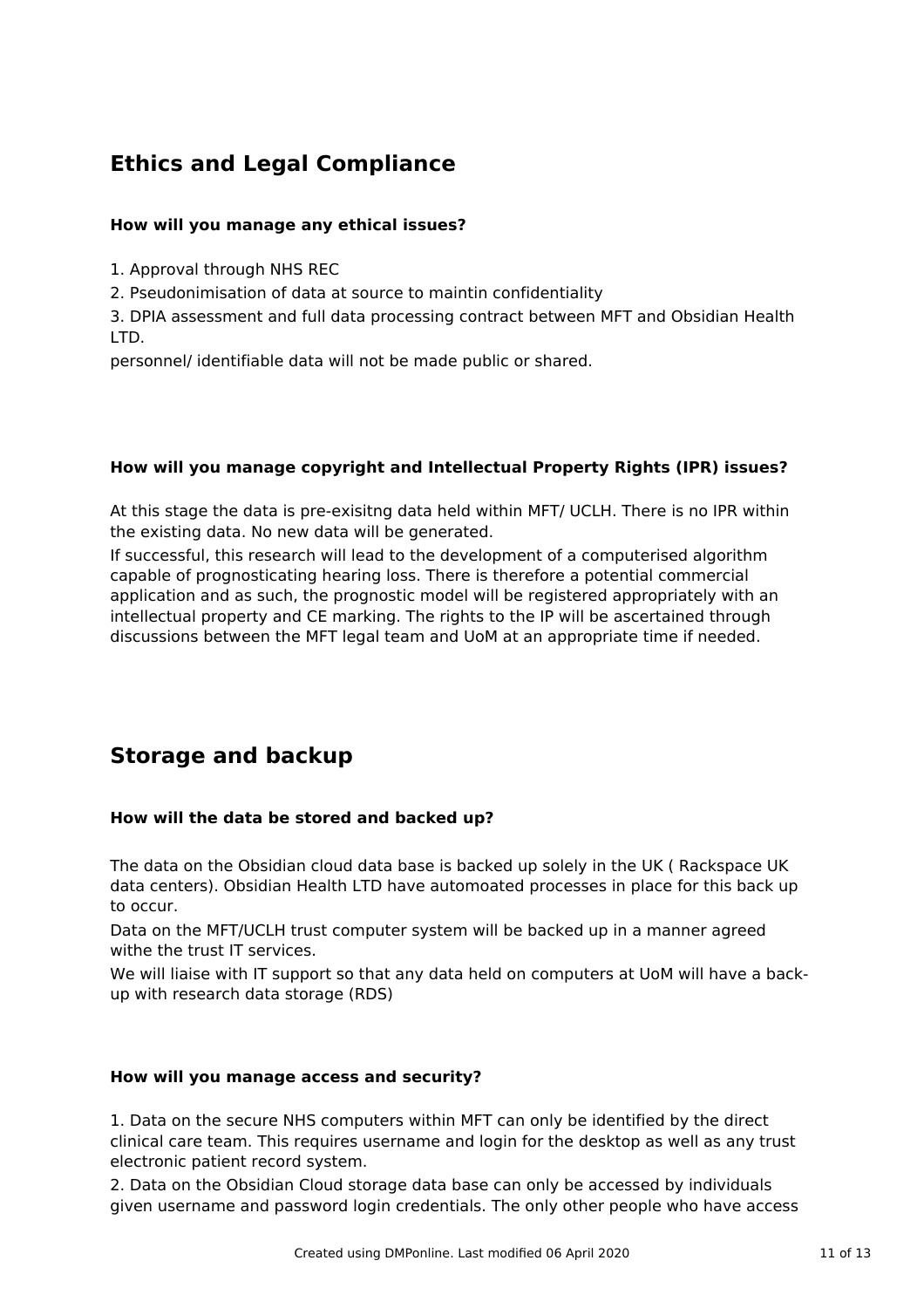are the system administrators for Obsidian.

3. Collaborators/ other centers which wish to add data to the obsidian data base can be given login credentials as required.

## **Selection and Preservation**

### **Which data should be retained, shared, and/or preserved?**

In order to validate our research findings ( to test any machine learning algorithm) the Obsidian data base data may be re-used such that new data set values are added to the data base in order to test the validy of the machine learning algorithm.

The process of testing algorithms and time frames to achieve this has lead to the agreement between MFT and Obsidian that the data abse will house the data for a minimum of 5 years. IF not needed for longer than this, the data will be destroyed.

Any data held on UoM computer systems (data used for machine leanring algorithms and the susbequent algorithm) will be held for a time frame in keeping with the research data management policy for UoM ( contained within the University records retention schedule). It will be for a minimum of 5 years. If the data needs to be held longer than this, explicit consent and the reason for holding the data longer will be approved through the UoM.

Any personal data stored on NHS trust computers will be destroyed in a confidential manner after an agreed a fixed time period once the research has finished. This will be in line with UoM's data management policy.

### **What is the long-term preservation plan for the dataset?**

It is not anticipated that the data in this project has potential for long term value, and therefore there will be no plan in place to curate the data.

## **Data Sharing**

#### **How will you share the data?**

We do not intend to share any of the participant data.

#### **Are any restrictions on data sharing required?**